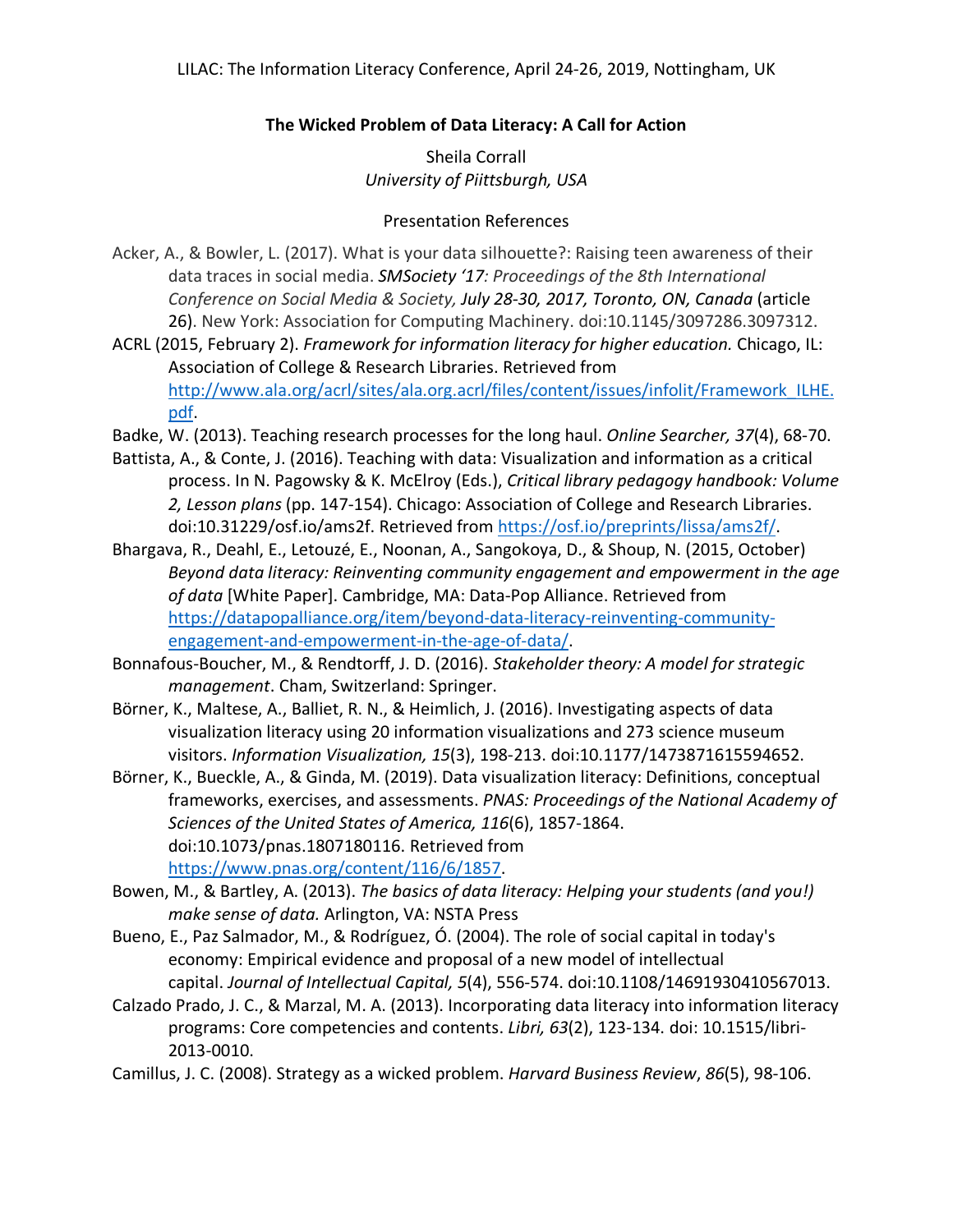- Camillus, J. C. (2016). Wicked problems. In M. Augier & D. J. Teece (Eds.), *The Palgrave encyclopedia of strategic management* (pp. 1820-1822). London: Palgrave Macmillan. doi:10.1057/978-1-137-00772-8.
- Carlson, J., & Johnston, L (Eds.) (2015). *Data information literacy: Librarians, data, and the education of a new generation of researchers*. West Lafayette, IN: Purdue University Press. Retrieved from http://oapen.org/content/.
- Carlson, J., Fosmire, M., Miller, C. C., & Nelson, M. S. (2011). Determining data information literacy needs: A study of students and research faculty. *Portal: Libraries and the Academy, 11*(2), 629-657. doi:10.1353/pla.2011.0022.
- Carroll, S. R., & Carroll, D. (2015). *How to become data literate: The basics for educators* (2nd ed.). Lanham, MD: Rowman & Littlefield
- CILIP (2018, April). *Definition of information literacy*. Retrieved from https://infolit.org.uk/ILdefinitionCILIP2018.pdf.
- Civic Switchboard (2017, December 11). *Introducing Civic Switchboard: Connecting libraries and community information networks*. Retrieved from https://civicswitchboard.github.io/updates/post\_1.
- Cox, A. M., Pinfield, S., & Smith, J. (2016). Moving a brick building: UK libraries coping with research data management as a 'wicked' problem. *Journal of Librarianship and Information Science, 48*(1), 3-17. doi:10.1177/0961000614533717.
- D'Ignazio, C. (2017). Creative data literacy: Bridging the gap between the data-haves and datahave nots. *Information Design Journal, 23*(1), 6-18. doi:10.1075/idj.23.1.03dig. Retrieved from https://benjamins.com/catalog/idj.23.1.03dig/fulltext/idj.23.1.03dig.pdf.
- D'Ignazio, C., & Bhargava, R. (2016). DataBasic: Design principles, tools and activities for data literacy learners. *Journal of Community Informatics, 12*(3), 83-107. Retrieved from http://ci-journal.net/index.php/ciej/article/view/1294.
- Danken, T., Dribbisch, K., & Lange, A. (2016). Studying wicked problems forty years on: Towards a synthesis of a fragmented debate. *der moderne staat–dms: Zeitschrift für Public Policy, Recht und Management [The Modern State – DMS: Journal for Public Policy, Law and Management]*, *9*(1), 15-33.
- Dresang, E. T. (1997). Influence of the digital environment on literature for youth: Radical change in the handheld book. *Library Trends, 45*(4), 639-663. Retrieved from https://www.ideals.illinois.edu/handle/2142/8114.
- Dresang, E. T. (2005). The information-seeking behavior of youth in the digital environment. *Library Trends,* 54(2), 178-196. Retrieved from https://www.ideals.illinois.edu/handle/2142/3475.
- Dresang, E. T. (2006). Intellectual freedom and libraries: Complexity and change in the twentyfirst-century digital environment. *Library Quarterly,* 76(2), 169-192. doi:10.1086/506576.
- Dresang, E. T., & Koh, K. (2009). Radical change theory, youth information behavior, and school libraries. *Library Trends, 58*(1), 26-50. doi:10.1353/lib.0.0070. Retrieved from https://www.ideals.illinois.edu/handle/2142/15294.
- Dresang, E. T., & McClelland, K. (1999). Radical change: Digital age literature and learning. *Theory into Practice*, 38(3), 160-167.doi:10.1080/00405849909543848.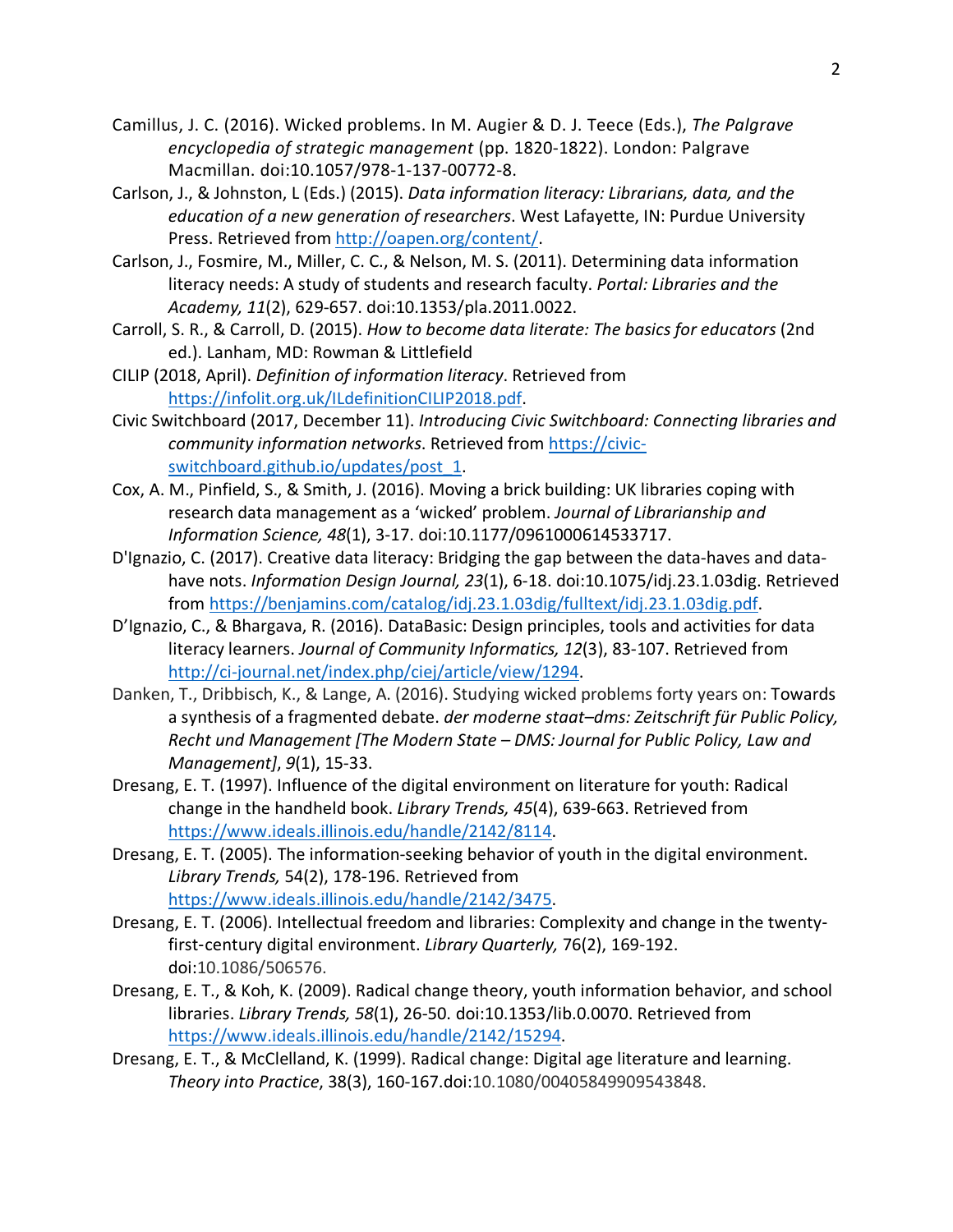Fontichiaro, K., Lennex, A., Hoff, T., Hovinga, K., & Oehrli, J. A. (2017). Introduction. In K. Fontichiaro, A. Lennex, T. Hoff, K. Hovinga & J. A. Oehrli (Eds.), *Data literacy in the real world: Conversations and case studies.* Ann Arbor, MI: Maize Books/Michigan Publishing. doi:10.3998/mpub.9970368. Retrieved from http://datalit.sites.uofmhosting.net/wp-

content/uploads/2017/08/data literacy in the real world.pdf.

Fontichiaro, K., Oehrli, J. A., & Lennex, A. (Eds.) (2017). Glossary. In K. Fontichiaro, J. A. Oehrli & A. Lennex (Eds.), *Creating data literate students.* Ann Arbor, MI: Maize Books/Michigan Publishing. doi:10.3998/mpub.9873254. Retrieved from

http://datalit.sites.uofmhosting.net/wp-content/uploads/2016/01/Glossary.pdf.

- Gartner (2018, February 23). *Fostering data literacy and information as a second language: A Gartner Trend Insight Report.* Stamford, CT: Gartner.
- Gemignani, Z., Gemignani, C., Galentino, R., & Schuermann, P. (2014). *Data fluency: Empowering your organization with effective data communication*. Indianapolis, IN: Wiley.
- Gray, J., Bounegru, L., & Chambers, L. (Eds.). (2012). *The data journalism handbook: How journalists can use data to improve the news.* Sebastopol, CA: O'Reilly Media.
- Gummer, E. S., & Mandinach, E. B. (2015). Building a conceptual framework for data literacy. *Teachers College Record, 117*(4), article 040305.
- Hautea, S., Dasgupta, S., & Hill, B. (2017). Youth perspectives on critical data literacies. *CHI '17: Proceedings of the 2017 CHI Conference on Human Factors in Computing Systems, May 6–11, 2017, Denver, CO* (pp. 919-930). New York: Association for Computing Machinery. doi:10.1145/3025453.3025823
- Hedenus, A., & Backman, C. (2017). Explaining the data double: Confessions and selfexaminations in job recruitments. *Surveillance & Society, 15*(5), 640-654. doi:10.24908/ss.v15i5.6380. Retrieved from https://ojs.library.queensu.ca/index.php/surveillance-andsociety/article/view/6380/6672.
- Herzog, D. (2016). *Data literacy: A user's guide.* Thousand Oaks, CA: Sage.
- Hügi, J., & Schneider, R. (2014, October). Linked open data literacy for librarians. In S. Kurbanoglu, S. Špiranec, E. Grassian, D. Mizrachi & R. Catts (Eds.), *Lifelong Learning and Digital Citizenship in the 21st Century: ECIL 2014: Second European Conference on Information Literacy,* October 20-23, 2014, Dubrovnik, Croatia (pp. 109-117). Cham, Switzerland: Springer. doi:10.1007/978-3-319-14136-7\_12.
- Long, K., Thompson, S., Potvin, S., & Rivero, M. (2017). The "wicked problem" of neutral description: Toward a documentation approach to metadata standards. *Cataloging & Classification Quarterly, 55*(3), 107-128. doi:10.1080/01639374.2016.1278419.
- Love, N. (2004). Taking data to new depths. *Journal of Staff Development, 25*(4), 22-26. Retrieved from https://schoolturnaroundsupport.org/resources/taking-data-newdepths.
- Love, N., Stiles, K. E., Mundry, S., & DiRanna, K. (2008). The data coach's guide to improving learning for all students: Unleashing the power of collaborative inquiry. Thousand Oaks, CA: Corwin Press.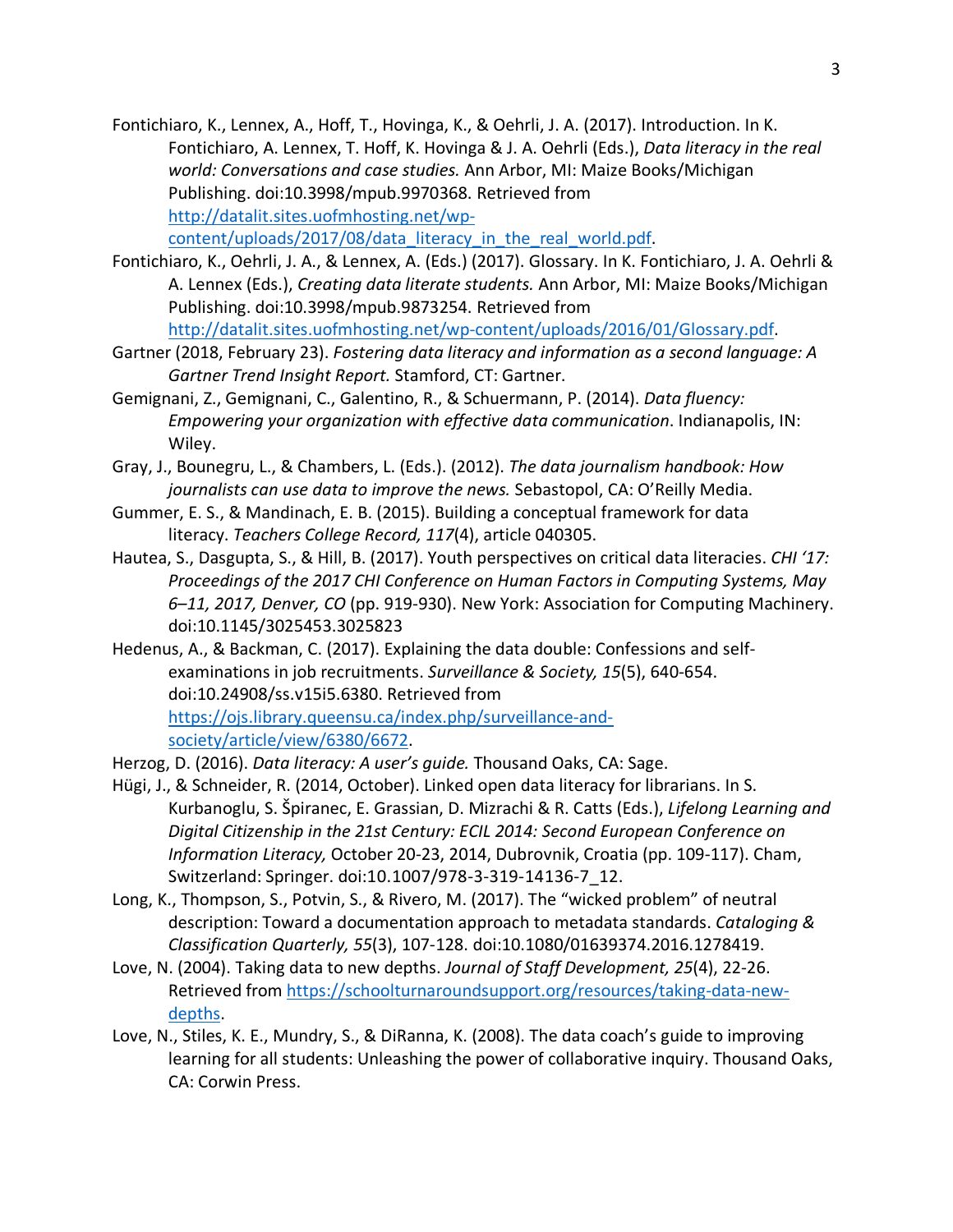- Macy, K. V., & Coates, H. L. (2016). Data information literacy instruction in business and public health: Comparative case studies. *IFLA journal*, *42*(4), 313-327. doi:10.1177/0340035216673382.
- Maltese, A. V., Harsh, J. A., & Svetina, D. (2015). Data visualization literacy: Investigating data interpretation along the novice-expert continuum. *Journal of College Science Teaching, 45*(1), 84-90. doi:10.2505/4/jcst15\_045\_01\_84.
- Mandinach, E. B, (2012). A perfect time for data use: Using data-driven decision making to inform practice. *Educational Psychologist, 47*(2), 71-85. doi:10.1080/00461520.2012.667064.
- Mandinach, E. B., & Gummer, E. S., (2016). *Data literacy for teachers: Making it count in teacher preparation and practice.* New York: Teachers College Press & San Francisco, CA: WestEd.
- Mandinach, E. B., & Jackson, S. S. (2012). *Transforming teaching and learning through datadriven decision making*. Thousand Oaks, CA: Corwin Press.
- Maybee, C., & Zilinski, L. (2015). Data informed learning: A next phase data literacy framework for higher education. In *ASIST 2015: Proceedings of the 78th Annual Meeting of the Association for Information Science & Technology, November 6-10, 2015, St. Louis, MO.* doi:10.1002/pra2.2015.1450520100108. Retrieved from https://onlinelibrary.wiley.com/doi/10.1002/pra2.2015.1450520100108.
- McLeod, J., & Childs, S. (2013). A strategic approach to making sense of the "wicked" problem of ERM. *Records Management Journal, 23*(2), 104-135. doi:10.1108/RMJ-04- 2013-0009**.**
- Mitchell, R. K., Agle, B. R., & Wood, D. J. (1997). Toward a theory of stakeholder identification and salience: Defining the principle of who and what really counts. *Academy of Management Review, 22*(4), 853-886. doi:10.2307/259247.
- ODI (2016). *Building global interest in data literacy: A dialogue* [Workshop Report]. Waltham, MA: Education Development Center, Oceans of Data Institute. Retrieved from http://oceansofdata.org/our-work/building-global-interest-data-literacy-dialogueworkshop-report.
- Okamoto, K. (2017) Introducing open government data. *The Reference Librarian, 58(*2), 111- 123. doi:10.1080/02763877.2016.1199005.
- Pappas, E., Emmelhainz, C., & Seale, M. (2016). Thinking through visualizations: Critical data literacy using remittances. In N. Pagowsky & K. McElroy (Eds.), *Critical library pedagogy handbook: Volume 2, Lesson plans* (pp. 179-187). Retrieved from https://escholarship.org/uc/item/75231194.
- Pullman, E., & Zilinski, L. (2017). A multi-framework approach to teaching data: A case study in Modern Languages. *LOEX Quarterly*, *44*(2), 8-10. Retrieved from https://commons.emich.edu/loexquarterly/vol44/iss2/5/.
- Qin, J., & D'ignazio, J. (2010). The central role of metadata in a science data literacy course. *Journal of Library Metadata*, *10*(2-3), 188-204. doi:10.1080/19386389.2010.506379.
- Rittel, H. W. J., & Webber, M. M. (1973). Dilemmas in a general theory of planning. *Policy Sciences, 4*(2), 155-169. doi:10.1007/BF01405730.